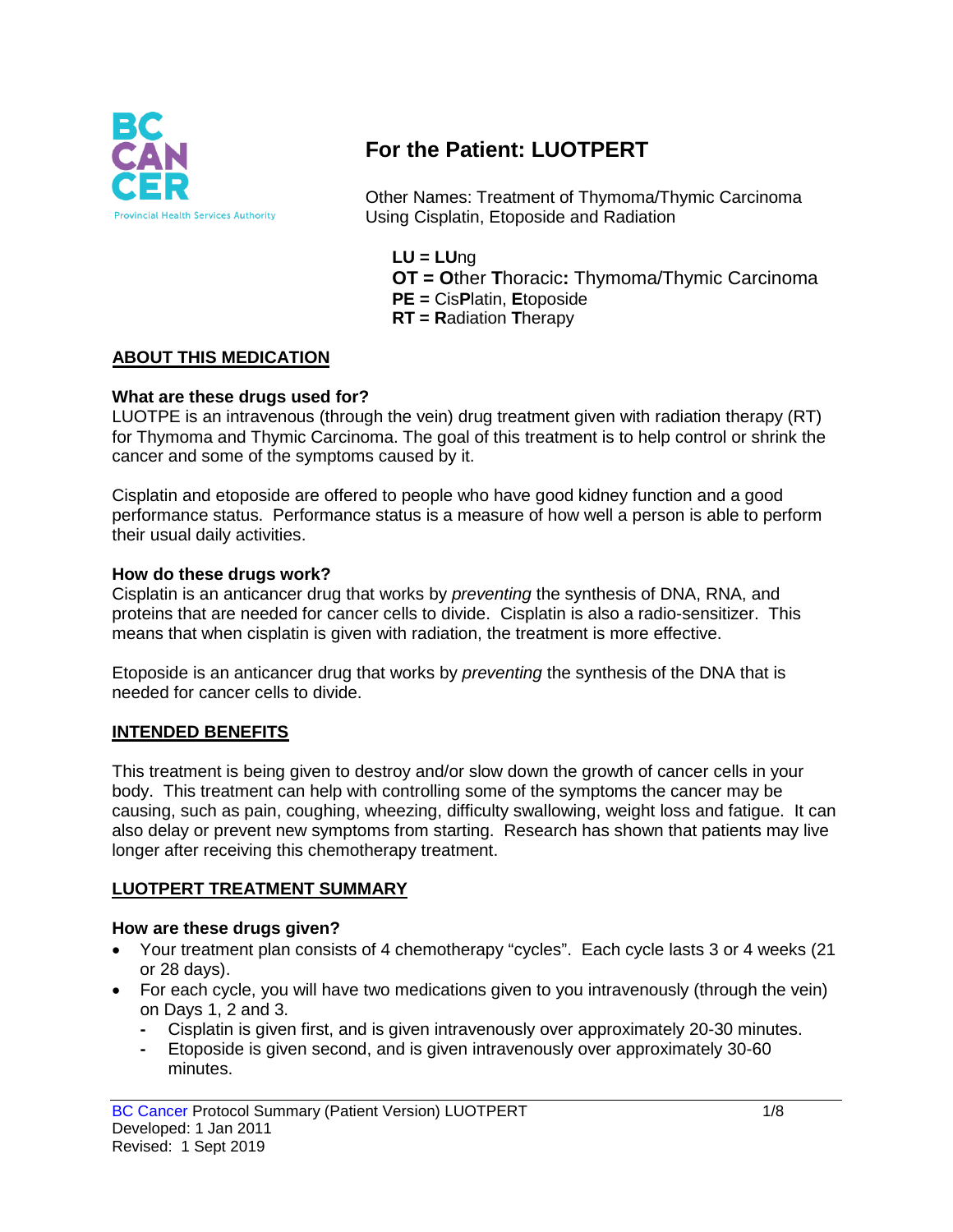- For cycles given concurrently (together) with radiation therapy:
	- **-** Radiation usually starts with the first cycle of chemotherapy, but your oncologist will decide what the best timing for you will be.
	- **-** Radiation is usually given over a period of approximately three weeks; once per day, during the week (Mon-Fri), with weekends off.
	- **-** For the first three days of your scheduled radiation, you will receive both Cisplatin and Etoposide chemotherapy and your radiation will be given after your daily chemotherapy treatments are complete.

### **What will happen when I get my drugs?**

- A blood test is done within one month of starting treatment.
- A blood test is also done before Day 1 of each cycle.
- The dose and timing of your chemotherapy may be changed based on your blood test results and/or other side effects.
- Your very first treatment will take longer than other treatments because a nurse will be reviewing the possible side effects of your chemotherapy plan and will discuss with you how to manage them. *It is a good idea to bring someone with you to your first chemotherapy appointment.*
- You will be given a prescription for anti-nausea medications (to be filled at your regular pharmacy). Please bring your anti-nausea medications with you to each treatment. Your nurse will tell you when to take the anti-nausea medication(s). You may also need to take your anti-nausea drugs at home after treatment. It is easier to prevent nausea than to treat it once it happens, so follow directions closely.

## **LUOTPERT TREATMENT PROTOCOL**

**Start Date: Constant Only 2000** 

**Cycle 1:**

| Day 1                  | Day 2                  | Day 3            | Day 4     | Day 5     | Day 6     | Day 7     |
|------------------------|------------------------|------------------|-----------|-----------|-----------|-----------|
| <b>Blood Test</b>      | <b>Cisplatin &amp;</b> | Cisplatin &      | <b>No</b> | <b>No</b> | <b>No</b> | <b>No</b> |
| <b>Cisplatin &amp;</b> | <b>Etoposide</b>       | <b>Etoposide</b> | chemo     | chemo     | chemo     | chemo     |
| <b>Etoposide</b>       |                        |                  |           |           |           |           |
| Day 8                  | Day 9                  | Day 10           | Day 11    | Day 12    | Day 13    | Day 14    |
| <b>No</b>              | <b>No</b>              | <b>No</b>        | <b>No</b> | <b>No</b> | <b>No</b> | <b>No</b> |
| Chemo                  | chemo                  | chemo            | chemo     | chemo     | chemo     | chemo     |
| <b>Day 15</b>          | Day 16                 | Day 17           | Day 18    | Day 19    | Day 20    | Day 21    |
| <b>No</b>              | No                     | <b>No</b>        | <b>No</b> | <b>No</b> | No.       | No.       |
| Chemo                  | chemo                  | chemo            | chemo     | chemo     | chemo     | chemo     |

### **This 21-day cycle will repeat 3 more times**

**\*\*\*Radiation will be given from Monday to Friday over approximately 3 weeks during one cycle, usually with cycle #1. You will receive 3 days of chemotherapy during this cycle. At the end of this cycle, you may be given one extra week off (28-day cycle) – this will be up to your oncologist\*\*\***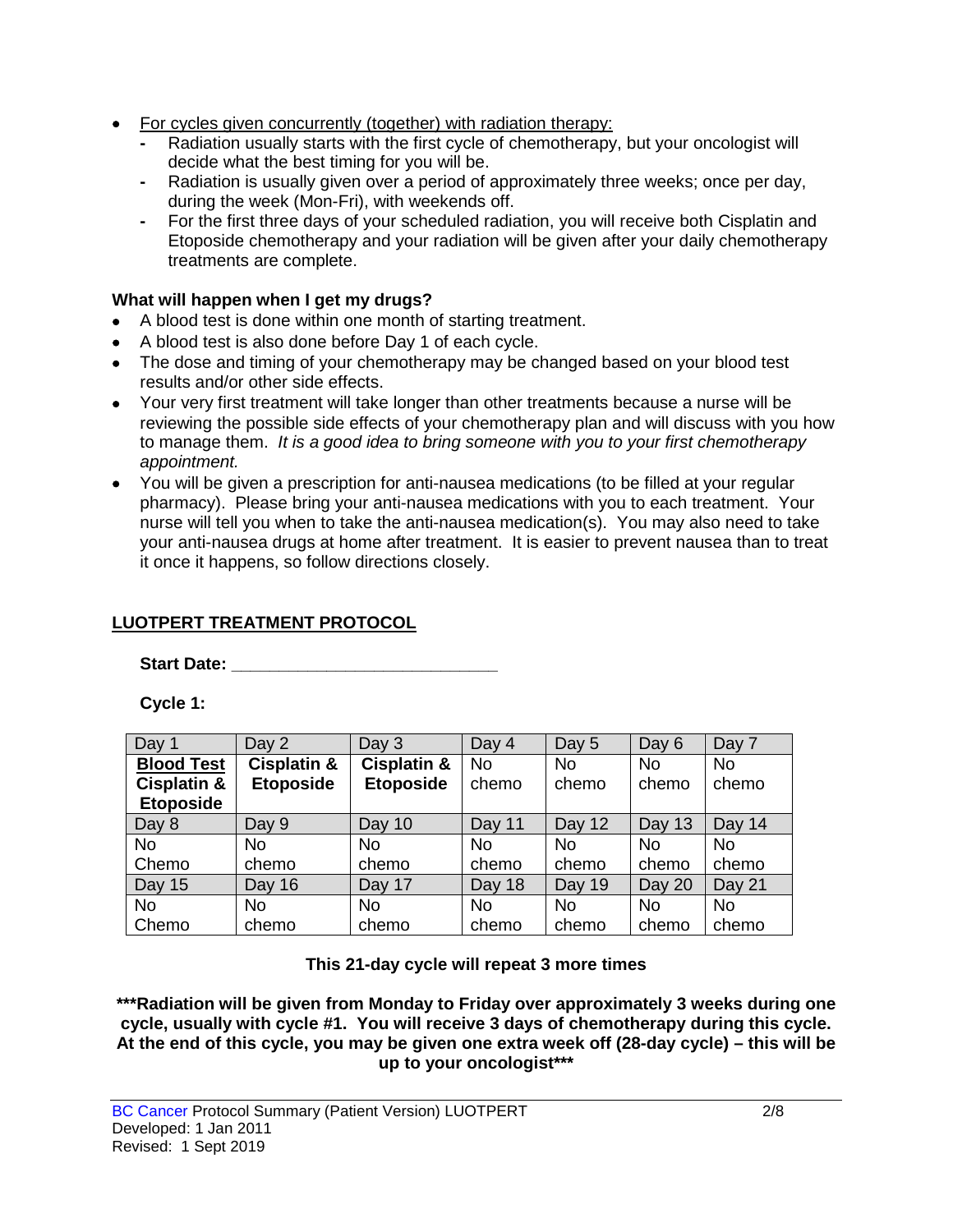## **CHEMOTHERAPY SIDE EFFECTS AND MANAGEMENT**

## **Are there any risks?**

• Unexpected and unlikely side effects can occur with any drug treatment. The ones listed below are particularly important for you to be aware of.

| <b>SERIOUS SIDE EFFECTS</b>                                                                                                                                                                                                                                                                                   | How common<br>is it? | <b>MANAGEMENT</b>                                                                                                                                                                                                                                                                                                                                                                                                                        |
|---------------------------------------------------------------------------------------------------------------------------------------------------------------------------------------------------------------------------------------------------------------------------------------------------------------|----------------------|------------------------------------------------------------------------------------------------------------------------------------------------------------------------------------------------------------------------------------------------------------------------------------------------------------------------------------------------------------------------------------------------------------------------------------------|
| Your white blood cells may decrease 7-<br>10 days after your treatment. They<br>usually return to normal in 3 weeks.<br>White blood cells protect your body by<br>fighting bacteria (germs) that cause<br>infection. When they are low, you are at<br>greater risk of having an infection.                    | Very common          | To help prevent infection:<br>Wash your hands often and always after using the bathroom.<br>$\bullet$<br>Take care of your skin and mouth by gently washing regularly.<br>$\bullet$<br>Avoid crowds and people who are sick.<br>$\bullet$<br>Call your doctor <i>immediately</i> at the first sign of an <i>infection</i><br>such as fever (over 100°F or 38°C by an oral thermometer),<br>chills, cough or burning when you pass urine. |
| Your platelets may decrease during or<br>after your treatment They will return to<br>normal after your last treatment.<br>Platelets help to make your blood clot<br>when you hurt yourself. You may<br>bruise or bleed more easily than<br>usual.                                                             | Common               | To help prevent bleeding problems:<br>Try not to bruise, cut or burn yourself.<br>Clean your nose by blowing gently, do not pick your nose.<br>$\bullet$<br>Brush your teeth gently with a soft toothbrush as your gums<br>may bleed more easily. Maintain good oral hygiene.<br>Avoid taking ASA (e.g.: ASPIRIN®) or ibuprofen (e.g.: ADVIL®),<br>unless prescribed by your doctor.                                                     |
| Allergic reactions may rarely occur.<br>Signs of an allergic reaction are<br>dizziness, confusion and wheezing or<br>difficulty breathing. This reaction can<br>occur during or immediately after<br>cisplatin or etoposide, several hours after<br>receiving cisplatin, or after many doses<br>of cisplatin. | Rare                 | Tell your nurse immediately if this happens while you are<br>receiving cisplatin or etoposide. Go to your local Emergency<br>Room immediately if this happens after you leave the clinic.                                                                                                                                                                                                                                                |
| Cisplatin and etoposide burn if they leak<br>under the skin.                                                                                                                                                                                                                                                  | Very rare            | Tell your nurse <i>immediately</i> if you feel pain, burning, stinging, or<br>any other change while the drug is being given.                                                                                                                                                                                                                                                                                                            |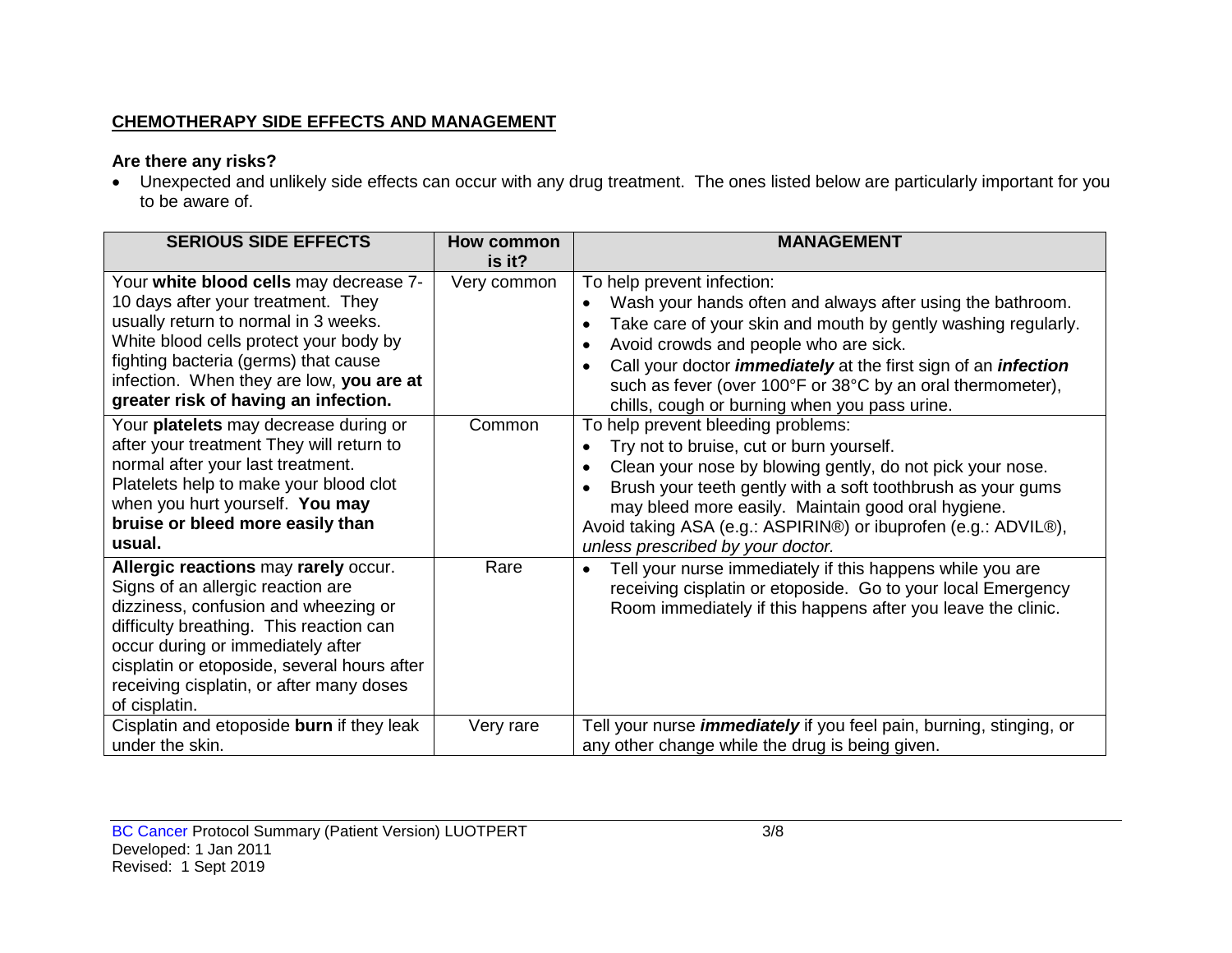| <b>OTHER SIDE EFFECTS</b>                                                                                                              | <b>How Common</b><br>Is It? | <b>MANAGEMENT</b>                                                                                                                                                                                                                                                                                                                                                                                                                                                                         |
|----------------------------------------------------------------------------------------------------------------------------------------|-----------------------------|-------------------------------------------------------------------------------------------------------------------------------------------------------------------------------------------------------------------------------------------------------------------------------------------------------------------------------------------------------------------------------------------------------------------------------------------------------------------------------------------|
| Nausea and vomiting may occur after<br>your treatment and may last for up to 24<br>hours. Nausea may last longer for some<br>patients. | Very Common                 | You will be given a prescription for anti-nausea drug(s) to take<br>before your chemotherapy treatment and/or at home. It is easier to<br>prevent nausea than to treat it once it has happened, so follow<br>directions closely.<br>Drink plenty of liquids.<br>Eat and drink often in small amounts.<br>Try the ideas in "Food Choices to Control Nausea".<br>Your doctor may manage delayed nausea and vomiting differently.<br>Be sure to let your doctor know if you experience this. |
| Constipation or diarrhea may occur.                                                                                                    | Common                      | To help constipation:<br>Exercise if you can.<br>Drink plenty of liquids (8 cups a day).<br>Try ideas in "Suggestions for Dealing with Constipation".<br>To help diarrhea:<br>Drink plenty of liquids.<br>Eat and drink often in small amounts.<br>Avoid high fibre foods as outlined in "Food Ideas to Help with<br>Diarrhea during Chemotherapy".                                                                                                                                       |
| <b>Tiredness</b> or lack of energy may occur.                                                                                          | Common                      | Do not drive a car or operate machinery if you are feeling tired.<br>$\bullet$<br>Try the ideas in "Your Bank of Energy Savings: How People<br>with Cancer can Handle Fatigue".                                                                                                                                                                                                                                                                                                           |
| Pain or tenderness may occur where<br>the needle was placed in your vein.                                                              | Common                      | Apply cool compresses or soak in cool water for 15-20 minutes<br>$\bullet$<br>several times a day.                                                                                                                                                                                                                                                                                                                                                                                        |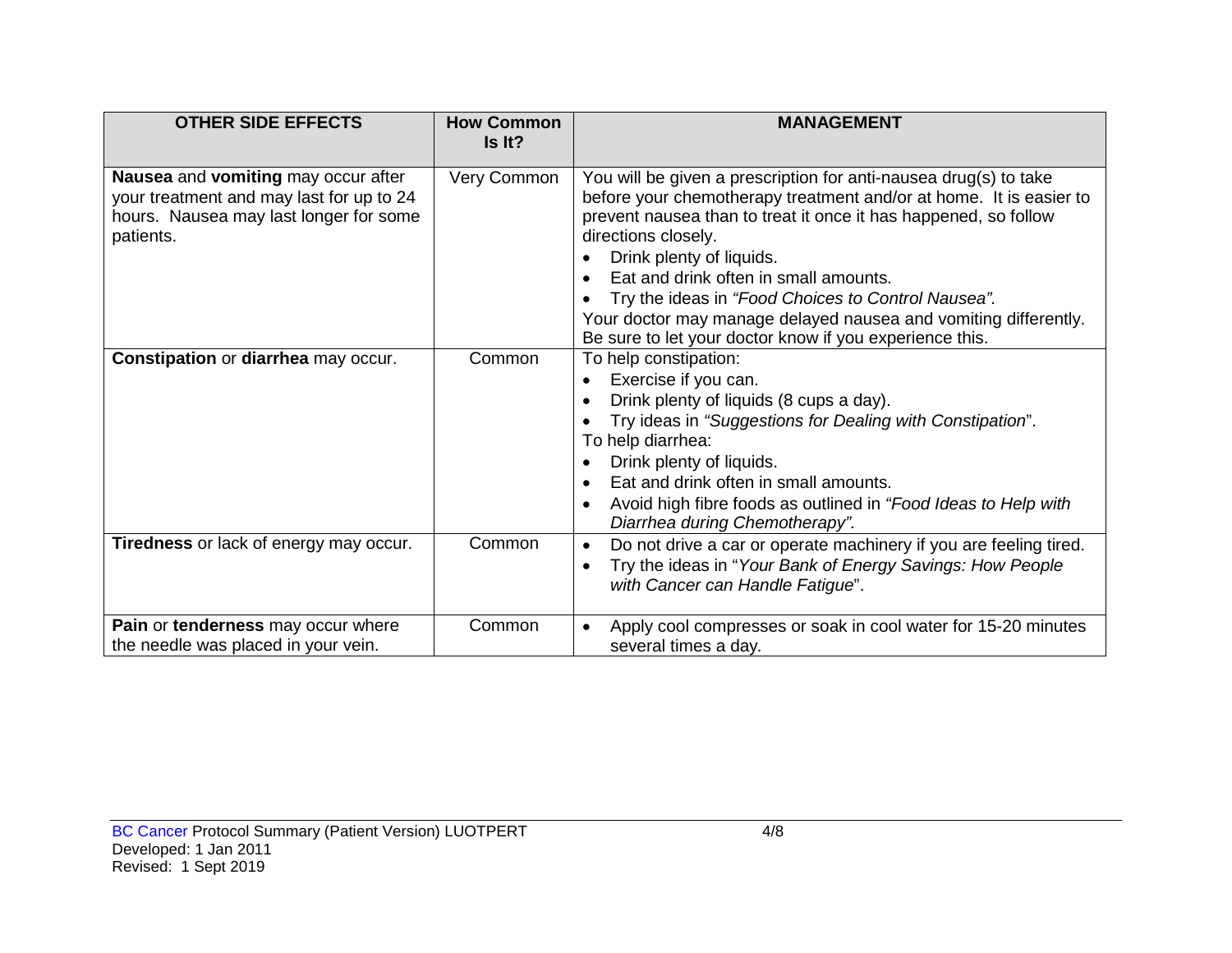| <b>OTHER SIDE EFFECTS</b>                                                                                                                                                                                                                                                                                                                                 | <b>How Common</b><br>Is It? | <b>MANAGEMENT</b>                                                                                                                                                                                                                                                                                                                                                                                                                                                                                                                                                                                     |
|-----------------------------------------------------------------------------------------------------------------------------------------------------------------------------------------------------------------------------------------------------------------------------------------------------------------------------------------------------------|-----------------------------|-------------------------------------------------------------------------------------------------------------------------------------------------------------------------------------------------------------------------------------------------------------------------------------------------------------------------------------------------------------------------------------------------------------------------------------------------------------------------------------------------------------------------------------------------------------------------------------------------------|
| Hair loss sometimes occurs and may<br>begin within a few days or weeks of<br>treatment. Your hair may thin or you<br>may become totally bald. Your scalp<br>may feel tender. You may lose hair on<br>your face and body. Your hair will grow<br>back once your treatments are over and<br>sometimes between treatments. Colour<br>and texture may change. | Common                      | Use a gentle shampoo and soft brush.<br>$\bullet$<br>Care should be taken with use of hair spray, bleaches, dyes and<br>perms.<br>Protect your scalp with a hat, scarf or wig in cold weather.<br>Cover your head or apply sun block on sunny days.<br>Apply mineral oil to your scalp to reduce itching.<br>Refer to the pamphlet "For the Patient: Hair loss due to<br>chemotherapy"                                                                                                                                                                                                                |
| Sore mouth may occur a few days after<br>treatment. Mouth sores can occur on the<br>tongue, the sides of the mouth or in the<br>throat. Mouth sores or bleeding gums<br>can lead to an infection.                                                                                                                                                         | Common                      | Brush your teeth gently after eating and at bedtime with a very<br>soft toothbrush. If your gums bleed, use gauze instead of a<br>brush. Use baking soda instead of toothpaste.<br>Make a mouthwash with $\frac{1}{2}$ teaspoon baking soda or salt in 1<br>cup warm water and rinse several times a day.<br>Try soft, bland foods like puddings, milkshakes and cream<br>soups.<br>Avoid spicy, crunchy or acidic food, and very hot or cold foods.<br>Try ideas Easy to Chew Recipes and Soft, Moist Food Ideas<br>Call your doctor if you are having difficulty eating or drinking due<br>to pain. |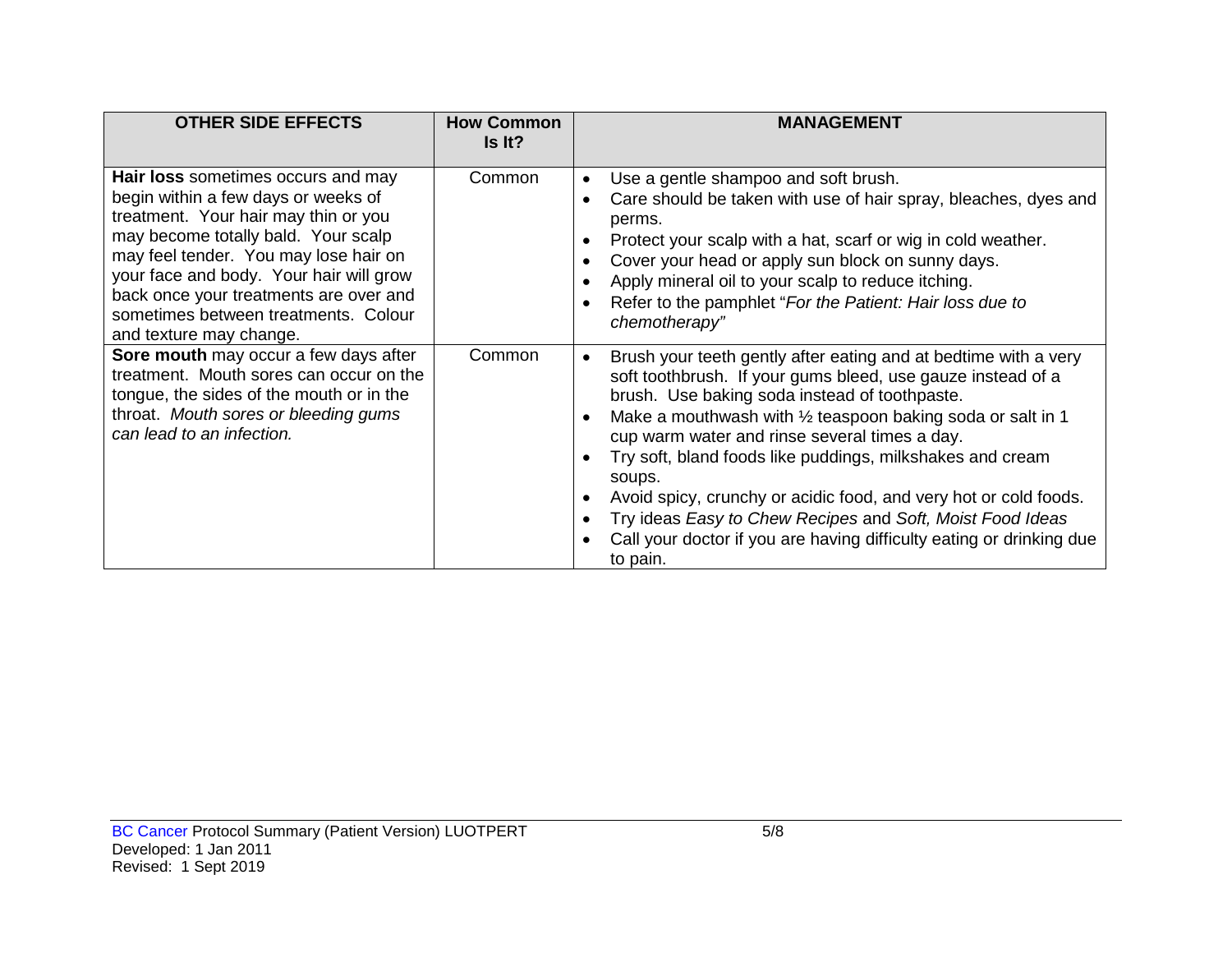### **RADIATION SIDE EFFECTS AND MANAGEMENT**

| <b>SIDE EFFECTS</b>                                                                                                                                                     | <b>How Common</b><br>Is It? | <b>MANAGEMENT</b>                                                                                                                                                                                                                                                                |
|-------------------------------------------------------------------------------------------------------------------------------------------------------------------------|-----------------------------|----------------------------------------------------------------------------------------------------------------------------------------------------------------------------------------------------------------------------------------------------------------------------------|
| <b>Tiredness</b> or lack of energy may occur.                                                                                                                           | Very Common                 | Do not drive a car or operate machinery if you are feeling tired.<br>Try the ideas in "Your Bank of Energy Savings: How People<br>with Cancer can Handle Fatigue".                                                                                                               |
| Since radiation must pass through your<br>skin, skin irritation may occur while<br>receiving radiotherapy. Skin may feel<br>warm and sensitive and color may<br>change. | Common                      | Bathe using lukewarm water and mild, unscented soap. Pat<br>skin dry with a soft towel.<br>Wear loose, comfortable clothing.<br>Protect skin from direct sunlight and wind.<br>Avoid deodorants, perfume, alcohol, astringents and adhesives.                                    |
| Cough or shortness of breath may<br>occur, as radiation lowers the level of the<br>lung's surfactant, a substance that helps<br>the lungs expand.                       | Common                      | Drink plenty of fluids throughout the day<br>If you are experiencing cough and are also feverish or unwell,<br>it's important to call your doctor.                                                                                                                               |
| You may experience a sore throat or<br>difficulty swallowing.                                                                                                           | Common                      | Try eating smaller amounts of food at more frequent intervals.<br>Avoid highly seasoned foods, acidic foods, or foods that are<br>very hot or very cold.<br>Drink plenty of fluids throughout the day.<br>Try ideas Easy to Chew Recipes and Soft, Moist Food Ideas<br>$\bullet$ |
| Hair loss will occur on the area of skin<br>being treated.                                                                                                              | Common                      | Hair usually grows back within a few months. Sometimes, as it<br>$\bullet$<br>grows back, it can become patchy.                                                                                                                                                                  |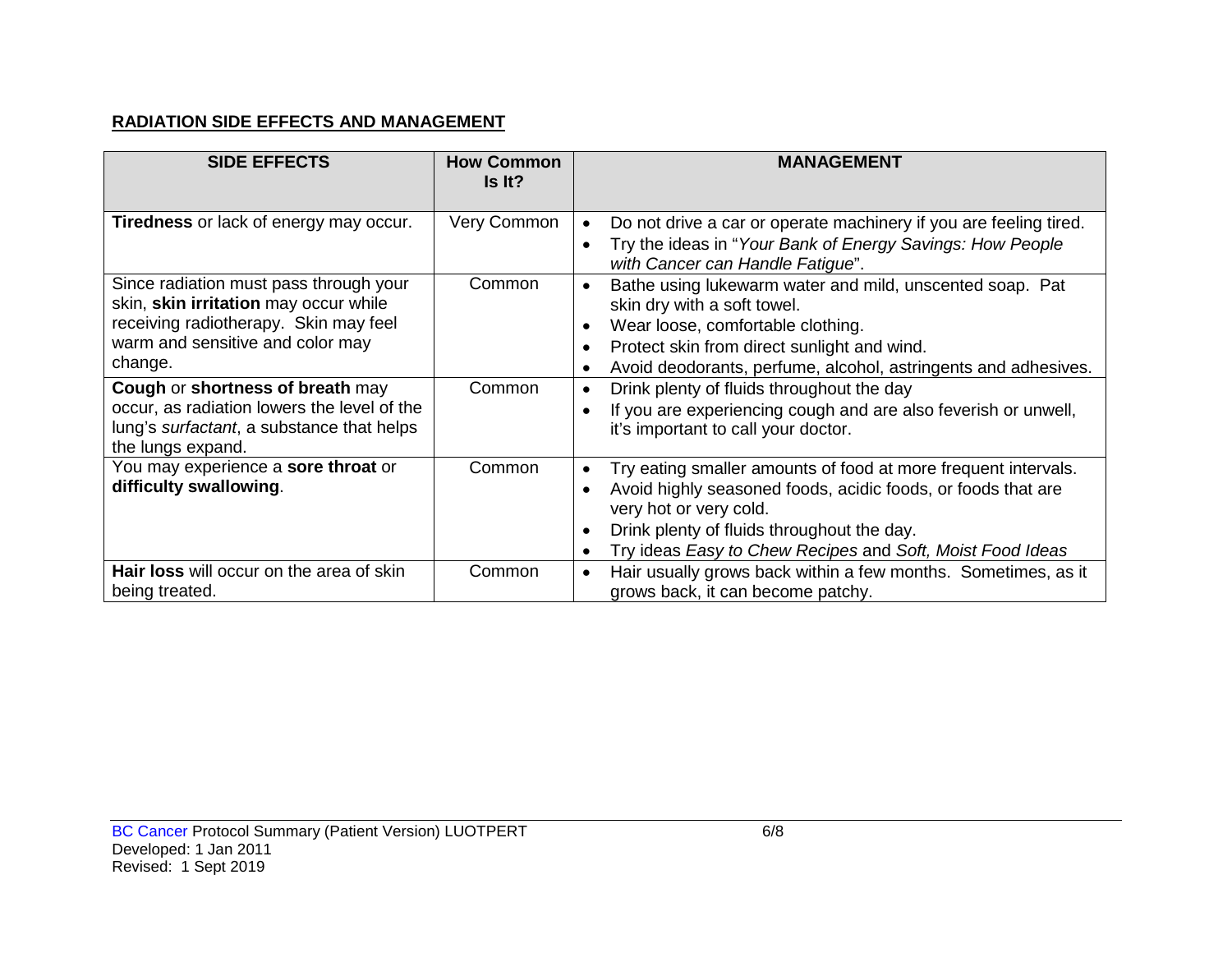### **INSTRUCTIONS FOR THE PATIENT**

#### **What other drugs can interact with LUOTPERT?**

- Other drugs such as some antibiotics given by vein (e.g.: tobramycin, vancomycin), furosemide (LASIX®), phenytoin (DILANTIN®), pyridoxine (Vitamin B6), atovaquone (MEPRON®), warfarin (COUMADIN®), glucosamine and St John's Wort may interact with LUOTPERT. Tell your doctor if you are taking these or other drugs as you may need extra blood tests, your dose may need to be changed or your treatment may need to be held for a few days.
- Check with your doctor or pharmacist before you start taking any new prescription or nonprescription drugs.
- If you are admitted to hospital for intravenous antibiotics, be sure that the doctor treating you knows you are on cisplatin.

#### **Other important things to know:**

- Cisplatin can cause changes in kidney function, but this is not common with the doses used in this type of treatment. It is important that you are well-hydrated before and after treatment.
- Sometimes, the nerve which allows you to hear can be affected by cisplatin. This could result in ringing in the ears or a change in your hearing. Report any of these problems to your doctor and/or nurse.
- The drinking of alcohol (in small amounts) does not appear to affect the safety or usefulness of this treatment.
- This treatment may cause sterility in men and menopause in women. If you plan to have children, discuss this with your doctor before starting treatment.
- This treatment may damage sperm and may cause harm to the baby if used during pregnancy. It is best to use *birth control* while you are undergoing treatment. Tell your doctor right away if you or your partner becomes pregnant. Do not breast feed during treatment.
- Tell all doctors or dentists you see that you being treated with cisplatin and etoposide before you receive treatment of any form.

### **SEE YOUR DOCTOR OR GET EMERGENCY HELP IMMEDIATELY IF YOU HAVE:**

- Signs of an **infection** such as fever (over 100°F or 38°C by an oral thermometer), chills, cough, pain or burning when you pass urine.
- Signs of a **stroke** such as sudden onset of severe headache, eyesight changes, slurred speech, loss of coordination, weakness or numbness in an arm or leg.
- Signs of **bleeding problems** such as black tarry stools, blood in urine or pinpoint red spots on skin.
- Signs of an **allergic reaction** (rare) soon after a treatment including dizziness, fast heart beat, face swelling or breathing problems.
- Signs of a **blood clot** such as tenderness or hardness over a vein, calf swelling and tenderness, sudden onset of cough, chest pain or shortness of breath.
- Signs of **heart problems** such as fast or uneven heartbeat.
- **Seizures** or **loss of consciousness**.